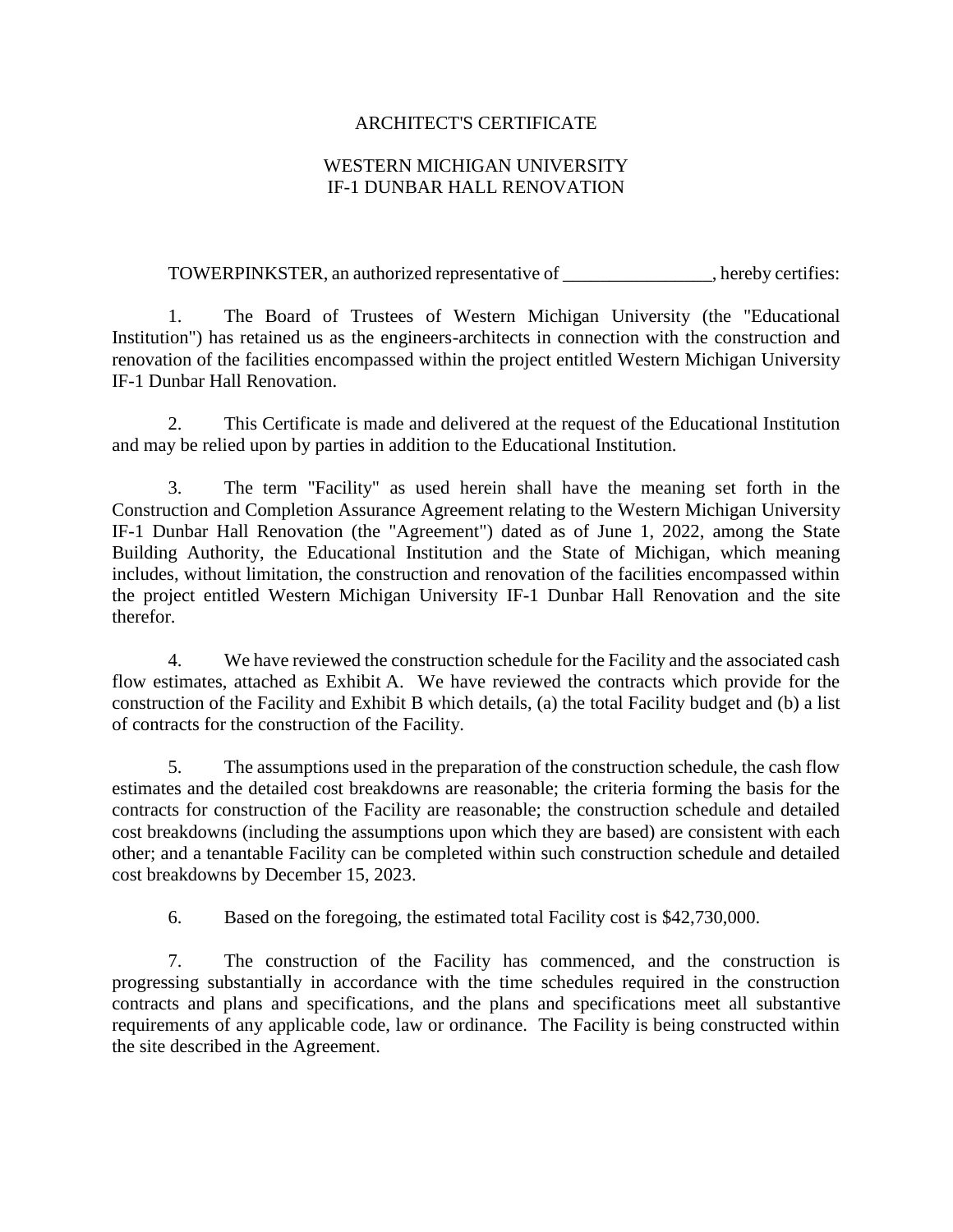8. No work in addition to the work covered by the contracts listed in Exhibit B is necessary to complete the Facility (as provided in the Agreement), and the construction contemplated by such contracts will, when completed, result in the Facility being complete.

Dated as of June 23, 2022

### TOWERPINKSTER

By:\_\_\_\_\_\_\_\_\_\_\_\_\_\_\_\_\_\_\_\_\_\_\_\_\_\_\_\_\_\_\_\_\_

 $Its: \_$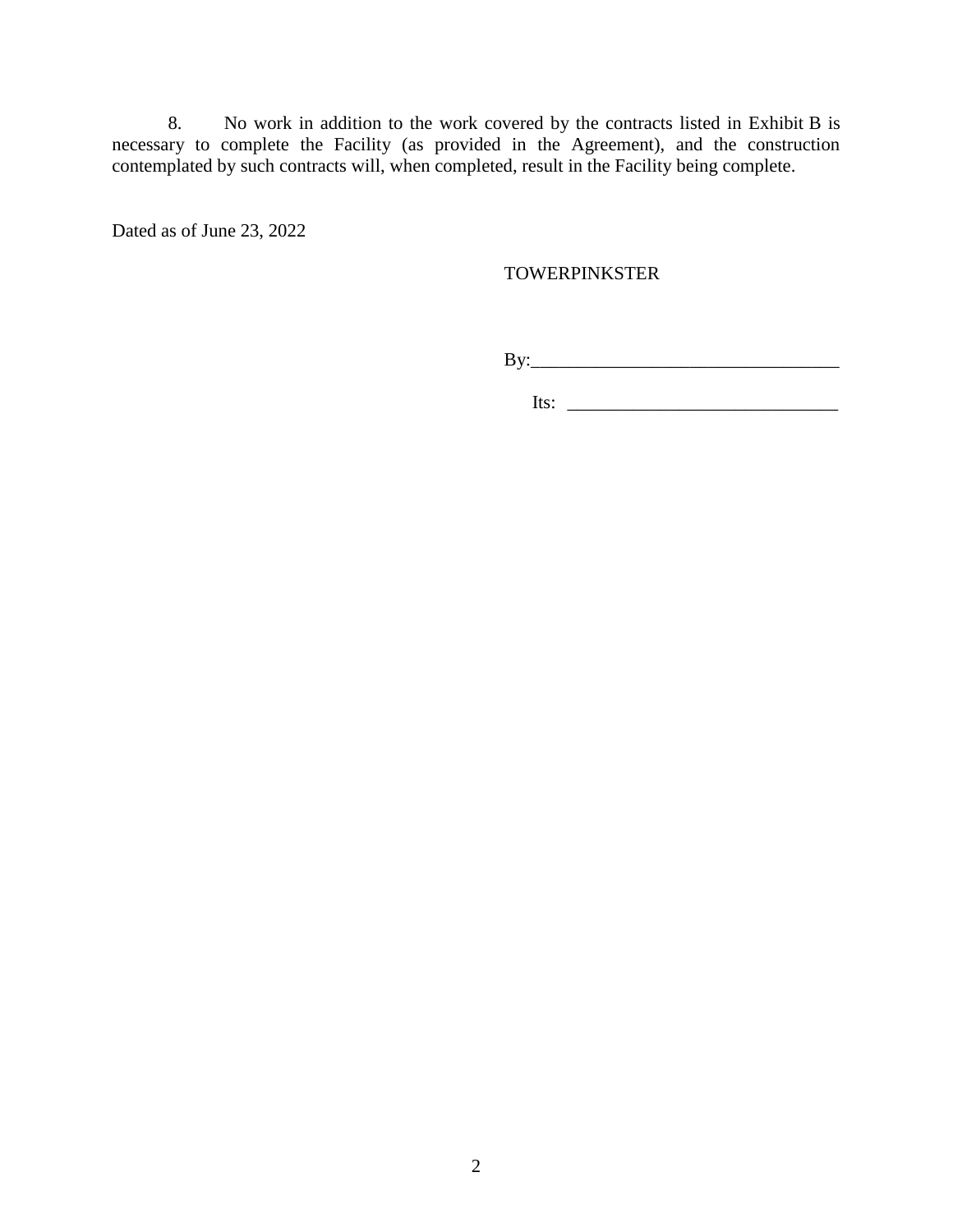# EXHIBIT A

### Western Michigan University IF-1 Dunbar Hall Renovation Construction Cash Flow Schedule

Amount Date of Amount of Cumulative Amount of Draws<br>of Draws Projected Projected of Draws to Date of Draws Projected Projected Projected of Draws to Date<br>
to Date 1921 Draws Draws Draws And Projected Dra to Date **Draws** Draws Draws **Draws** and Projected Draws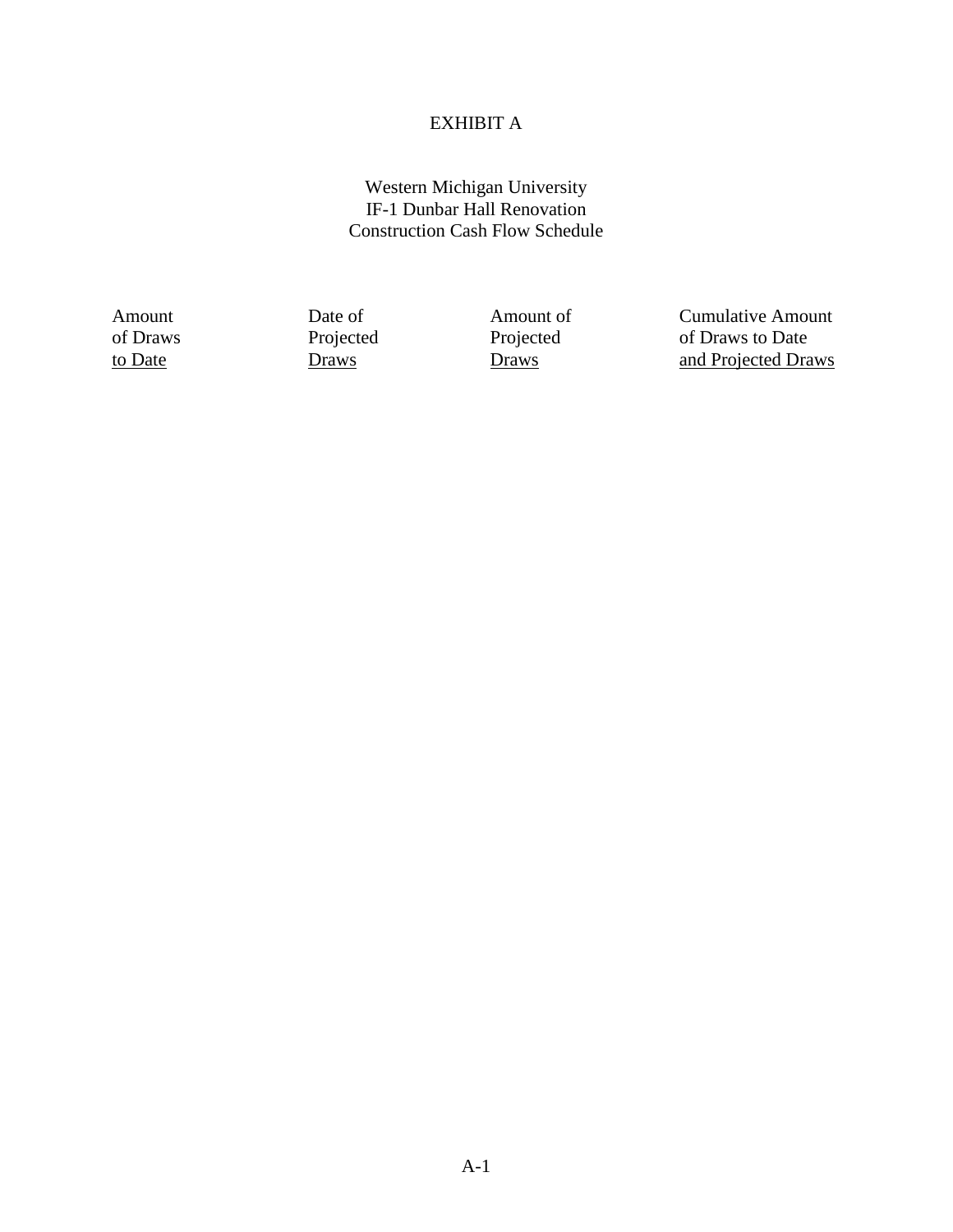## EXHIBIT B

### Western Michigan University IF-1 Dunbar Hall Renovation Total Facility Budget

| Categories of Costs                                                                                                                                                                | <b>State Building</b><br>Authority's<br><b>Cost of Facility</b> | <b>State</b><br>Appropriations | Other        | Total<br><b>Facility Cost</b> |
|------------------------------------------------------------------------------------------------------------------------------------------------------------------------------------|-----------------------------------------------------------------|--------------------------------|--------------|-------------------------------|
| 1. The Structure, Services and Site<br>Improvements (general,<br>mechanical, electrical, and fixed<br>equipment)                                                                   | \$25,915,200                                                    | \$200                          | \$11,061,600 | \$36,977,000                  |
| 2. Furnishings and Equipment<br>(furniture, movable equipment,<br>etc., not considered a part of the<br>structure nor requiring fixed<br>mechanical and/or electrical<br>services) | 2,014,800                                                       | $\overline{0}$                 | 823,000      | 2,837,800                     |
| 3. Professional Services and<br>Supervision (architectural fees,<br>engineering services, and<br>construction inspection)                                                          | 2,069,800                                                       | $\overline{0}$                 | 845,400      | 2,915,200                     |
| TOTAL ESTIMATED PROJECT COST                                                                                                                                                       | \$29,999,800                                                    | \$200                          | \$12,730,000 | \$42,730,000                  |